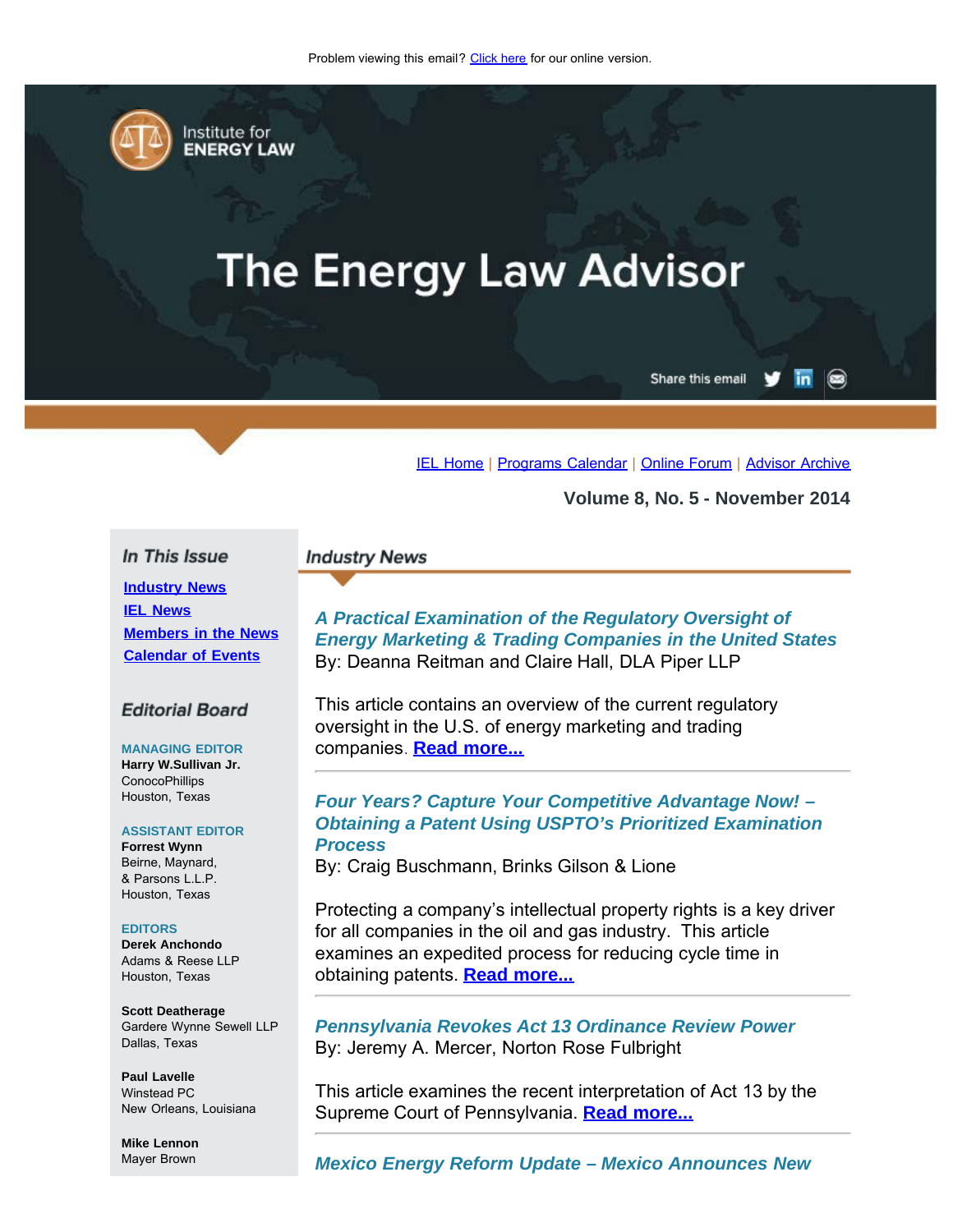#### Houston, Texas

**Jack Massey** Sutherland Asbill & Brennan LLP Houston, Texas

**Christina E. Ponig** DLA Piper LLP (US) Houston, Texas

**Matthew J. Salzman** Stinson Leonard Street LLP Kansas City, Missouri

**Russell L. Schetroma** Steptoe & Johnson PLLC Meadville, Pennsylvania

#### **INSTITUTE FOR ENERGY LAW**

**Wendy Daboval** Chair, IEL Advisory Board Chevron North America Exploration & Production Co. Houston, Texas

**J. Alan B. Dunlop** IEL Director Plano, Texas

**David B. Winn** IEL Co-Director and CAIL Vice President Plano, Texas

#### **Submissions**

**Industry News** Email **[Harry Sullivan](mailto:harry.w.sullivan@conocophillips.com)** and **[Lilly Hogarth](mailto:lhogarth@cailaw.org)**.

**Member Announcements** Email **[Lilly Hogarth](mailto:lhogarth@cailaw.org)**. Please submit photo with announcement if possible.

© Copyright 2014 - All Rights Reserved

## *Timelines in its Fast-Approaching Round One*

By: Carlos Solé, Hugh Tucker, Pam Giblin, Hamish McArdle, Baker Botts L.L.P.

The entire industry anxiously watches as Mexico's Energy Reforms progress. This article examines more recent clues regarding the opening of the upstream oil and gas industry and the first bid round under the Energy Reforms anticipated in 2015. **[Read more...](http://www.cailaw.org/media/files/IEL/Publications/2014/ela-mexico-reform-update-vol8-no5.pdf)**

## *Fracking Contamination Lawsuit Raises Issue of Whether Indemnity Extends to Expense of Enforcing Indemnity Provision*

By: Barclay R. Nicholson and James B. Hartle, Norton Rose Fulbright

This article examines a recent ruling in Ohio that expenses incurred in enforcing an indemnity obligation are not recoverable under the indemnity obligation. **[Read more...](http://www.cailaw.org/media/files/IEL/Publications/2014/ela-fracking-vol8-no5.pdf)**

### **IEL News**

## **IEL's Third Midstream Oil & Gas Law Conference on December 4**

The IEL will be presenting its 3rd [Midstream Oil & Gas Law](http://www.cailaw.org/institute-for-energy-law/events/2014/midstream-oil-gas-law.html?utm_source=Informz&utm_medium=Email&utm_campaign=Event+Details) [Conference](http://www.cailaw.org/institute-for-energy-law/events/2014/midstream-oil-gas-law.html?utm_source=Informz&utm_medium=Email&utm_campaign=Event+Details) in Houston's JW Marriott Hotel on Thursday, December 4. This year's conference co-chairs are Mark Haskell of Morgan Lewis & Bockius, Susan Miller of Marathon Oil Company and Mike Pearson of Jackson Walker L.L.P. , and they have recruited an outstanding faculty to discuss matters of interest to in-house and private practice counsel working in the midstream space.

Highlights will include a review of environmental challenges in midstream infrastructure development, commercial and regulatory issues concerning LNG and NGL exports, a primer on the regulatory issues about transporting crude oil and liquid hydrocarbons by rail and truck, an ethics presentation on lawyers' relationships with transactional clients and a discussion on current regulatory developments affecting offshore midstream natural gas pipelines. Chairman Christi Craddick of the Railroad Commission of Texas will deliver the lunchtime keynote address. You can find more details and register at [this link.](http://www.cailaw.org/institute-for-energy-law/events/2014/energy-litigation-conference.html?utm_source=Informz&utm_medium=Email&utm_campaign=Event+Details)

# **Substantial Gift for Tulane Law School**

One of the IEL's law school members, Tulane Law School, reports the receipt of a \$2 million gift to create an endowed chair in energy law at the university. The law school will be using the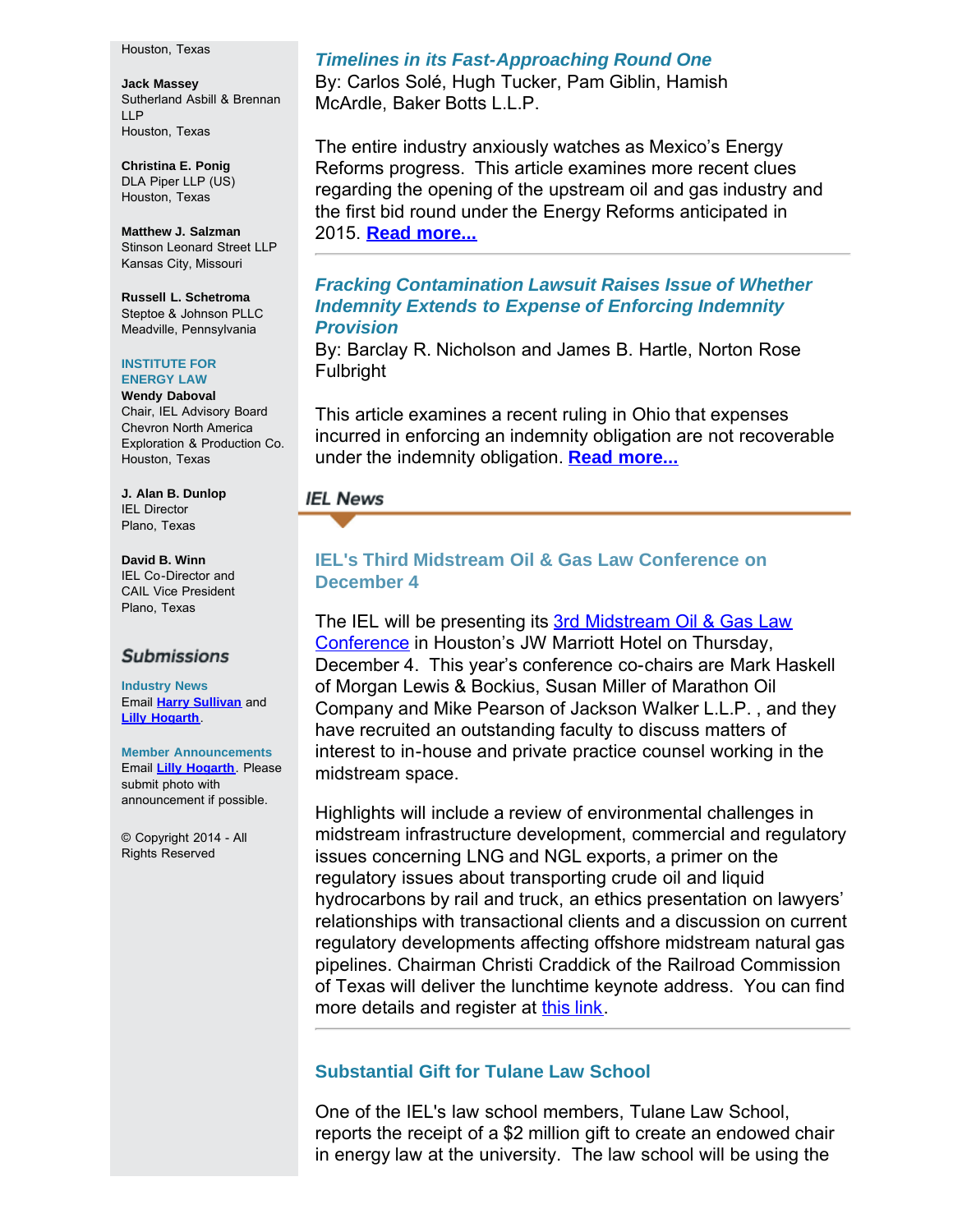gift to kick off an ambitious campaign to create an endowed Center in Energy Law at Tulane.

The gift comes from Jim McCulloch, senior vice president and general counsel for Houston-based Forum Energy Technologies, and his wife, Susan. He graduated from Tulane Law School in 1977 after receiving a Tulane undergraduate degree. The McCullochs' daughter, Lauren, is a 2011 magna cum laude Tulane Law graduate and an associate in IEL member Morgan Lewis' litigation practice in Houston.



# **In Memoriam: Tom Hutcheson (1948-2014)**

**Thomas Taliaferro Hutcheson**, partner in the firm of Winstead PC, died on August 29th, 2014 after a battle with lymphoma. Tom was a longserving member of the IEL's advisory board and executive committee, and had held various offices including vice chair of the advisory board, chair of the membership committee and vice chair of the litigation and dispute resolution committee. Tom was also a member of the institute's strategic planning committee.

A Houston native, Tom was a Lamar High School graduate before earning his BA at the University of Virginia and his JD from the University of Texas. He was a litigator for his entire career, first with Hutcheson & Grundy, then Locke Liddell (Locke Lord), and finally Winstead. Tom had the greatest respect for the law, the justice system, other lawyers and both his and opposing clients, and was universally liked as a gentleman of the old school. Among IEL executive committee members and staff, Tom will be remembered for his courtesy, even when he disagreed, and for his humor (Me: "A correction to the minutes: I think that they should read 'succession in Texas', not 'secession in Texas'". Tom: "Don't rule it out.")

As well as being one of the city's leading lawyers, Tom was also involved in many community activities, including the Boy Scouts, Family Services of Greater Houston and the International Seafarers Center. He was an active member of St. John the Divine Episcopal Church. He was a keen hunter, fisherman and sailor.

Tom was survived by his wife, Chaillie, and three children.

Tom was a good friend to the IEL and to many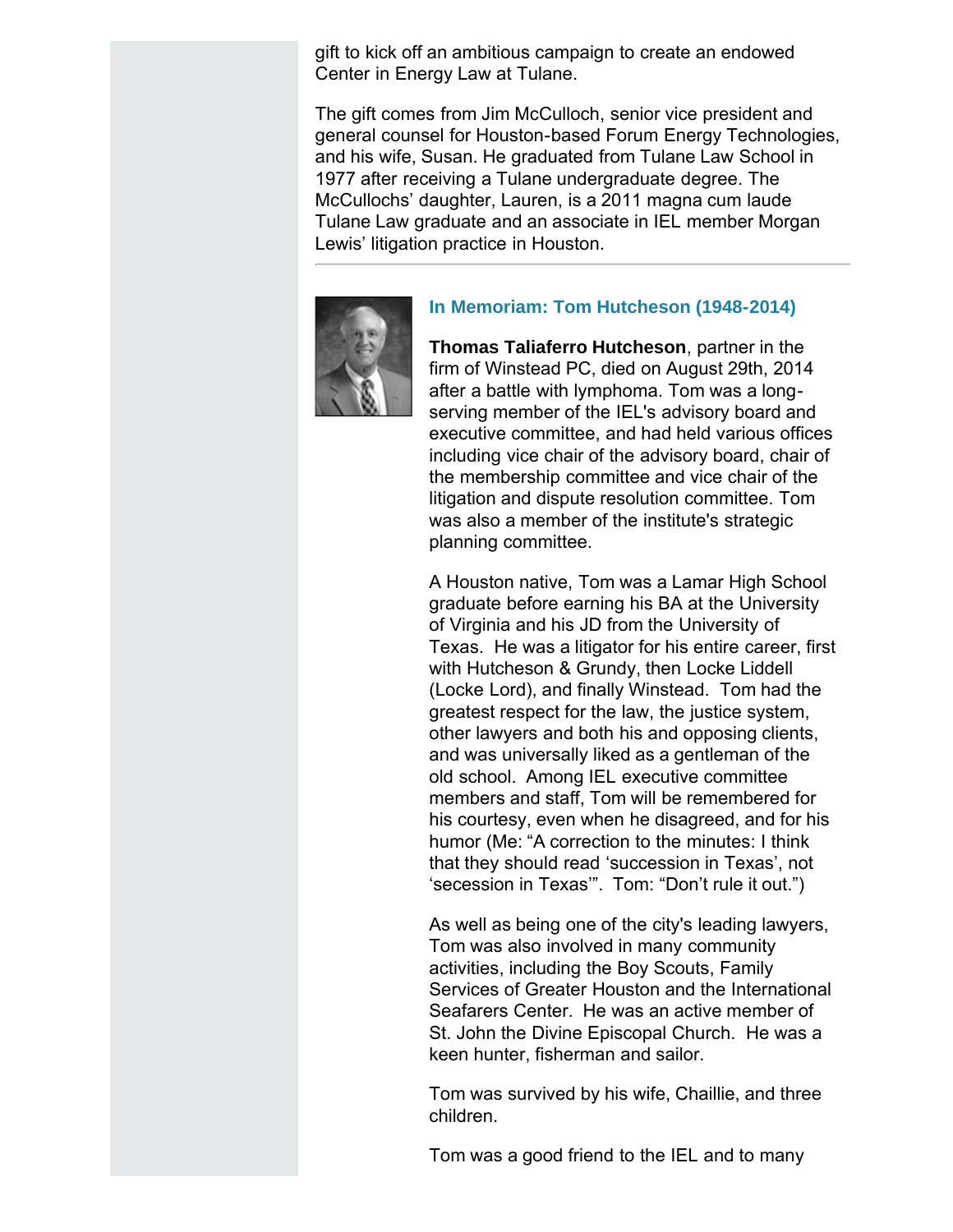members of its committees and staff over many years, and he will be much missed.

JABD

**Members in the News** 

IEL Member **John McArthur** has written *Oil and Gas Implied Covenants for the 21st Century.*

A highly praised publication, John's book is the first book in 75 years to be devoted to the implied covenants that courts apply to oil and gas and other natural resource leases.

Implied covenants, which apply to all oil-and-gas and other natural-resource leases that use a royalty structure, are hugely important. The United States has reclaimed its position as the world's largest natural-gas producer, it may soon again become the largest oil producer, and the oil-and-gas industry is rapidly growing. All U.S. production comes from leased land and royalties and implied covenants are a critical part of the related law.

Mr. McArthur's book will be reviewed in a future *Energy Law Advisor*.

Please help us welcome IEL's newest **Associate Members** and representatives on the Advisory Board:

**Gary McGowan** (McGowan Arbitration & Dispute Resolution, Houston)

Our newest **Young Energy Professional Members** are:

- **Adam Diamond** (Johnson DeLuca Kurisky & Gould, Houston)
- **Sean Fulton** (Rutgers University School of Law Camden, Mount Laurel)
- **Rya Gatt** (Camilleri Preziosi, Valletta Malta)
- **Michael Leman** (Tesco Corp., Humble)
- **Taciana Peão Lopes** (TPLA, Maputo Mozambique)
- **Kyle C. Reeb** (Porter Hedges LLP, Houston)
- **Jeanine Turell** (Weatherford International, Ltd., Houston)
- **Shen Wang** (University of Houston Law Center, Houston)

# **Calendar of Events**

**[3rd Midstream](http://www.cailaw.org/institute-for-energy-law/events/2014/midstream-oil-gas-law.html?utm_source=Informz&utm_medium=Email&utm_campaign=Event+Details) [Oil & Gas Law](http://www.cailaw.org/institute-for-energy-law/events/2014/midstream-oil-gas-law.html?utm_source=Informz&utm_medium=Email&utm_campaign=Event+Details) [Conference](http://www.cailaw.org/institute-for-energy-law/events/2014/midstream-oil-gas-law.html?utm_source=Informz&utm_medium=Email&utm_campaign=Event+Details)**

**[2nd ITA-IEL](http://www.cailaw.org/institute-for-energy-law/events/2015/ita-iel-forum.html?utm_source=Informz&utm_medium=Email&utm_campaign=Event+Details) [Joint](http://www.cailaw.org/institute-for-energy-law/events/2015/ita-iel-forum.html?utm_source=Informz&utm_medium=Email&utm_campaign=Event+Details) [Conference on](http://www.cailaw.org/institute-for-energy-law/events/2015/ita-iel-forum.html?utm_source=Informz&utm_medium=Email&utm_campaign=Event+Details)**

**[66th Annual Oil](http://www.cailaw.org/institute-for-energy-law/events/2015/oil-gas-law-conference.html?utm_source=Informz&utm_medium=Email&utm_campaign=Event+Details) [& Gas Law](http://www.cailaw.org/institute-for-energy-law/events/2015/oil-gas-law-conference.html?utm_source=Informz&utm_medium=Email&utm_campaign=Event+Details) [Conference](http://www.cailaw.org/institute-for-energy-law/events/2015/oil-gas-law-conference.html?utm_source=Informz&utm_medium=Email&utm_campaign=Event+Details)**